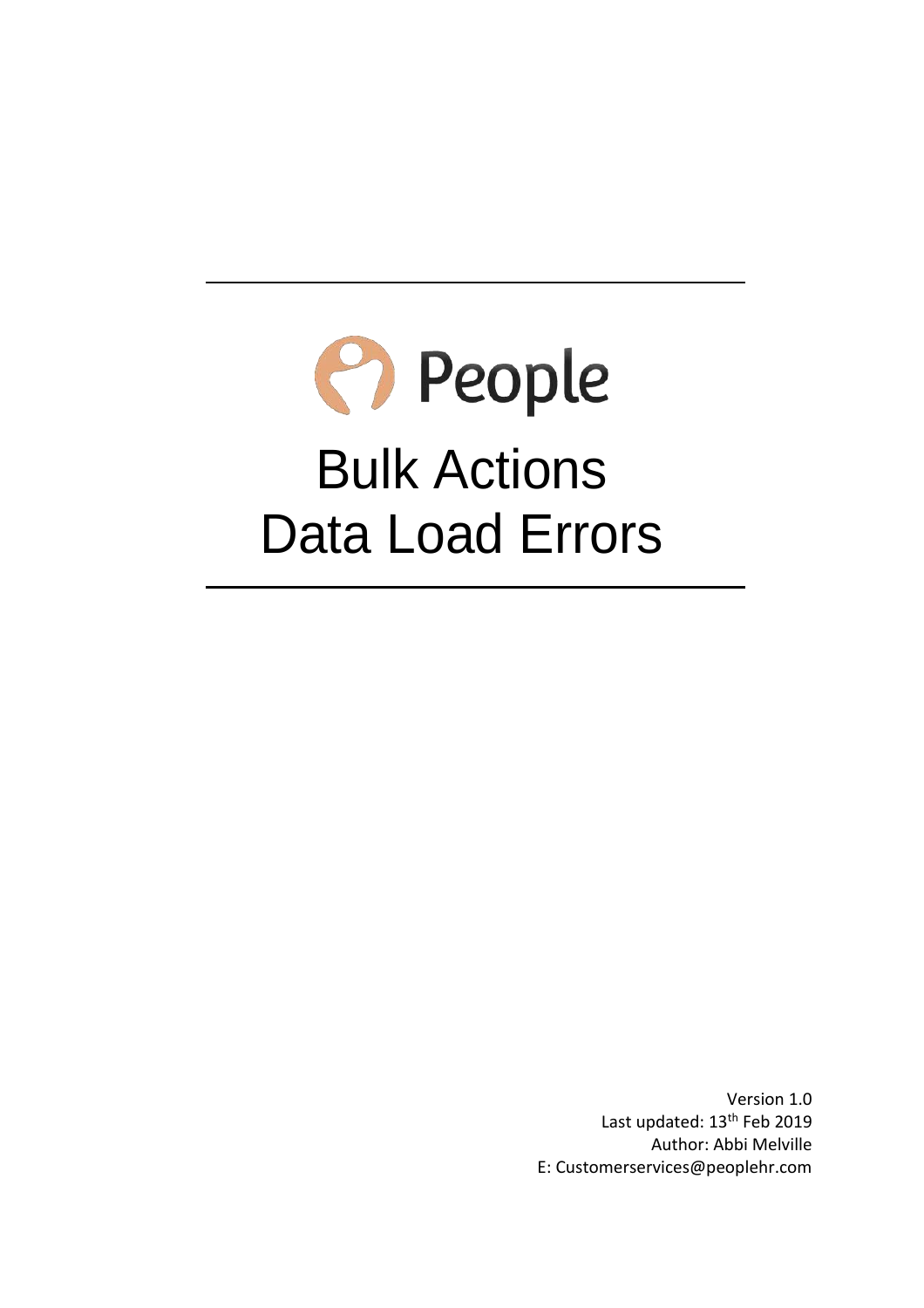This article provides an explanation to each error/validation message you may be presented when uploading data via the Bulk Actions Data Loads. Please use the table of content below to locate the error messages based on the specific data load you are using. There are also some generic error messages based on the format of the spreadsheet itself, details on these errors can be found in the first option below.

### **Table of Contents**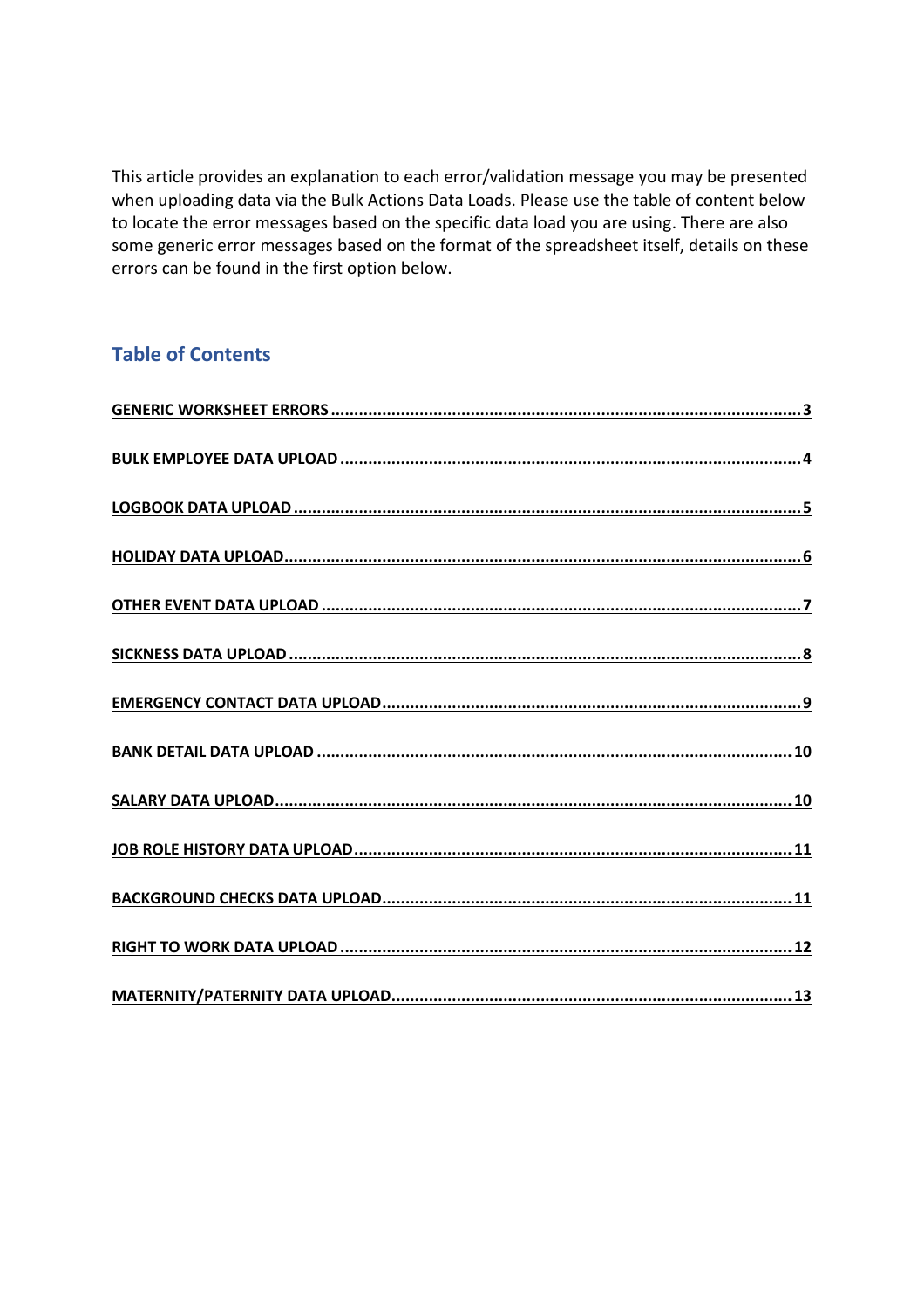### <span id="page-2-0"></span>Generic Worksheet Errors

#### **Uploaded File should be in excel format (i.e. case-sensitive** *.xls* **extension).**

Your file cannot be saved as another file type, only a .xls type will be accepted.

### **Uploaded File Name should be in "Sub Domain\_***[SOMETHING]***Data.xls" format (casesensitive).**

The file must be named as described in this error, please refer back to the data load instructions.

#### **Uploaded Excel File should have only one worksheet.**

Your file cannot have multiple tabs or filters against the data. Even once these have been deleted it will pick up in the background. If this alert does flag up, please copy and paste the data into a blank template.

#### **Name of single worksheet available in uploaded excel workbook should be** *"NAME".*

"NAME" will show as what the worksheet name should be called. The name of the open work sheet (bottom of excel page) should be named EmployeeData - case sensitive, no spaces.

#### *"WORKSHEET NAME"* **should have** *"NUMBER"* **columns.**

This will specify the worksheet. Name and the amount of columns that should be there. Columns should not be added or deleted.

#### **All expected columns should be available in** *"WORKSHEET NAME"* **at required position.** Columns should not be moved or renamed.

#### *"WORKSHEET NAME"* **should contain data in at-least one row.**

As well as having to have at least one row, there cannot be any gaps (empty rows) in between rows with data.

#### **Uploaded Excel File should not have more than** *"NUMBER"* **rows.**

This tool can load up to the specified amount of data lines at a time – If employee data sheet, leaver records do not count in this value.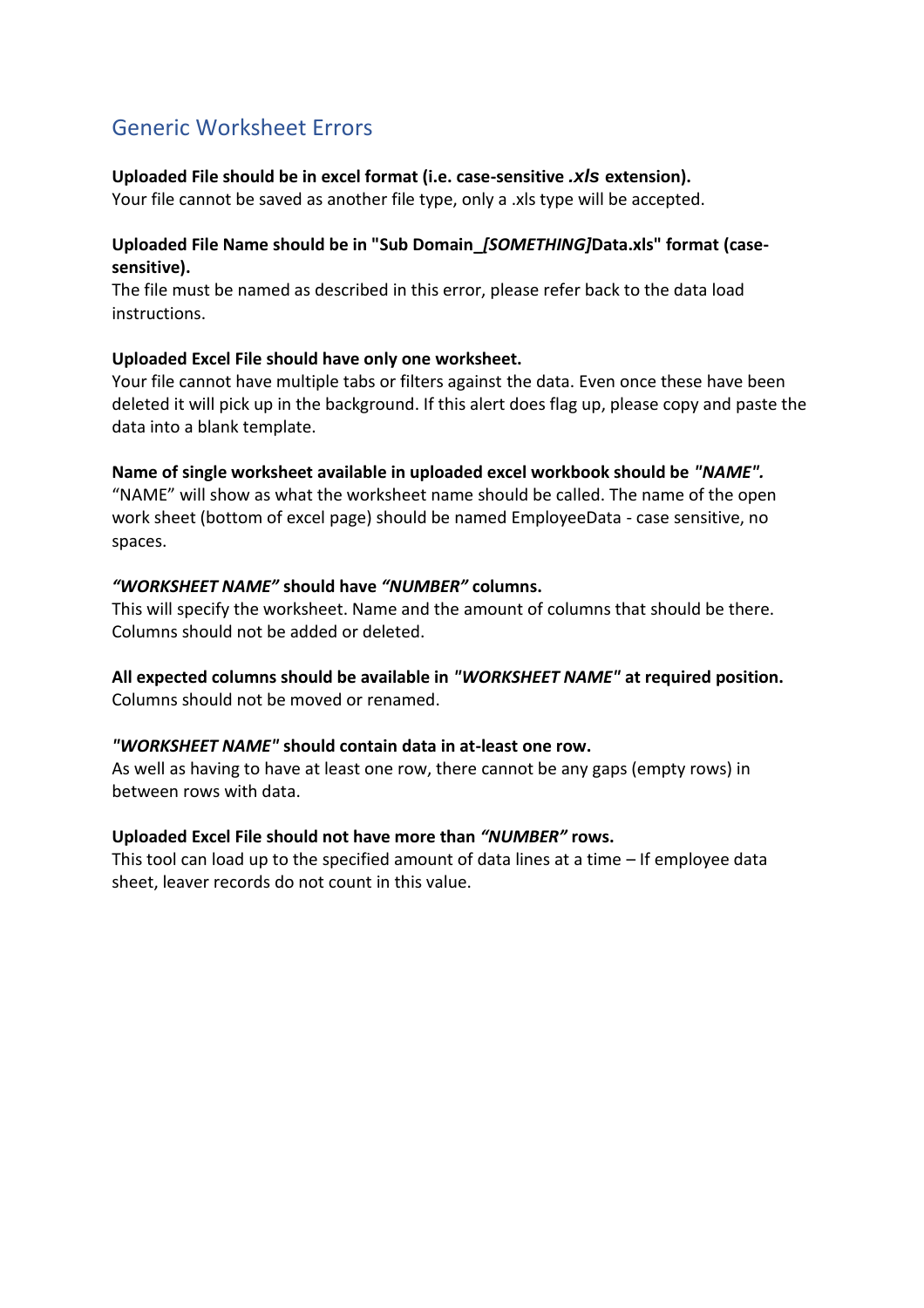# <span id="page-3-0"></span>Bulk Employee Data Upload

| <b>Error message presented</b>                                                                                                        | <b>Description/How to rectify</b>                                                                                                                                                                                                                                             |
|---------------------------------------------------------------------------------------------------------------------------------------|-------------------------------------------------------------------------------------------------------------------------------------------------------------------------------------------------------------------------------------------------------------------------------|
| Employee(s) with 'Employee Id' does not<br>exist in system                                                                            | There is no employee in your People system with the specified<br>employee ID.                                                                                                                                                                                                 |
| 'ContinuousServiceDate' should be less<br>than or equal to 'Start date'                                                               | You can check/edit the employee Start date in their Personal tab.<br>If employee has been TUPE'd over, the continuous service date<br>would be the original start date.                                                                                                       |
| "Column_Name" contains invalid data                                                                                                   | This error message will specify the actual column. Make sure the<br>column is displayed the same as the original template, and has<br>not been moved or renamed. Also double check the help<br>instructions, there may be a specific format for this bit of data.             |
| 'DateOfBirth' should be less than Today's<br>date                                                                                     | You can check employee's Date of Birth in employee's Personal<br>tab.                                                                                                                                                                                                         |
| 'DateOfBirth' should be less than or<br>equal to 'Start Date'                                                                         | You can check employee's Date of Birth and Start Date in<br>employee's Personal tab.                                                                                                                                                                                          |
| 'JobRoleEffectiveDate' should be greater<br>than or equal to 'Start Date'                                                             | You can check employee's Start Date in employee's Personal tab.                                                                                                                                                                                                               |
| 'Email' & 'Reports To' are same.                                                                                                      | The 'Reports to' field should be the email of the employee's<br>manager. Employee's cannot report to themselves.                                                                                                                                                              |
| "Column_Name" is Mandatory                                                                                                            | This error message will specify the actual column. This will show<br>if a mandatory column (red) is blank.                                                                                                                                                                    |
| Data Exceeded permissible limit                                                                                                       | The data in this box will exceed the character limit of the field<br>within PeopleHR.                                                                                                                                                                                         |
| Total Employees(Existing Employees +<br>Number of Employees in Uploaded file)<br>should not exceed Total Licensed<br><b>Employees</b> | If this alert flags up, you are about to exceed your Total No.<br>Licensed Employees. You may wish to discuss this further with<br>your accounts manager on ecb@peoplehr.com.<br>This value not count leaver records.<br>You can check value this in your Settings > Licenses |
|                                                                                                                                       |                                                                                                                                                                                                                                                                               |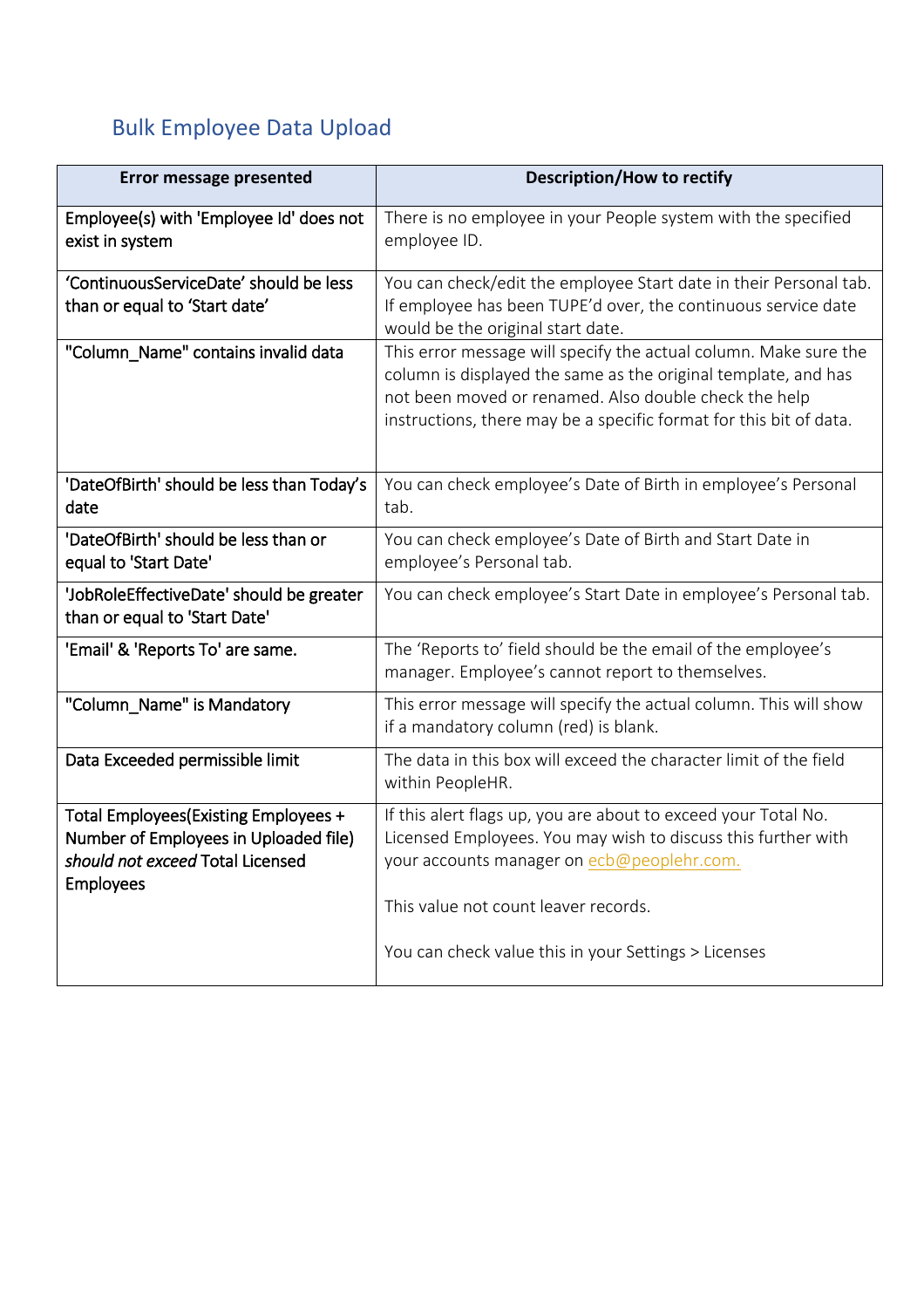# <span id="page-4-0"></span>Logbook Data Upload

| Error message presented                                                                           | <b>Description/How to rectify</b>                                                                                                                                                                                                                                    |
|---------------------------------------------------------------------------------------------------|----------------------------------------------------------------------------------------------------------------------------------------------------------------------------------------------------------------------------------------------------------------------|
| 'Training' contains dummy data.                                                                   | This is shown when loading a Training logbook. This would<br>show if it looks like the line of data is test data, containing<br>words such as 'Blank', 'Dummy', 'Test' etc.                                                                                          |
| Please make sure the 'Start Date' is before<br>the 'End Date'                                     | This is shown when loading a Training logbook. The training<br>'Start Date' should be before the 'End Date'.                                                                                                                                                         |
| "Employee Id" doesnot exist                                                                       | There is no employee in your People system with the specified<br>employee ID.                                                                                                                                                                                        |
| "Column_Name" contains invalid data                                                               | This error message will specify the actual column. Make sure<br>the column is displayed the same as the original template, and<br>has not been moved or renamed. Also double check the help<br>instructions, there may be a specific format for this bit of<br>data. |
| "Column_Name" is Mandatory                                                                        | This error message will specify the actual column. This will<br>show if a mandatory column (red) is blank.                                                                                                                                                           |
| "Column_Name" Cannot be parsed as a<br>valid 'Date' value                                         | This will show on a specific date field. This may be if the date<br>is an invalid date format, or if it is too far in the future $-$ for<br>example the year 01/01/2121                                                                                              |
| "Column_Name" is required                                                                         | Data is required for this field.                                                                                                                                                                                                                                     |
| Data Exceeded permissible limit                                                                   | The data in this box will exceed the character limit of the field<br>within PeopleHR.                                                                                                                                                                                |
| Uploaded File Name should be in "Screen"<br>Name>_LogbookData.xls" format (case-<br>sensitive).   | The file must be named as described above. The <screen<br>Name&gt; is the name of the logbook screen you are updating -<br/>case sensitive.</screen<br>                                                                                                              |
| Name of single worksheet available in<br>uploaded excel workbook should be<br>"Screen Name>Data". | The name of the open work sheet (bottom of excel page)<br>should be named as the name of the logbook screen, with<br>'Data' at the end - case sensitive and no space. Example:<br>AppraisalData                                                                      |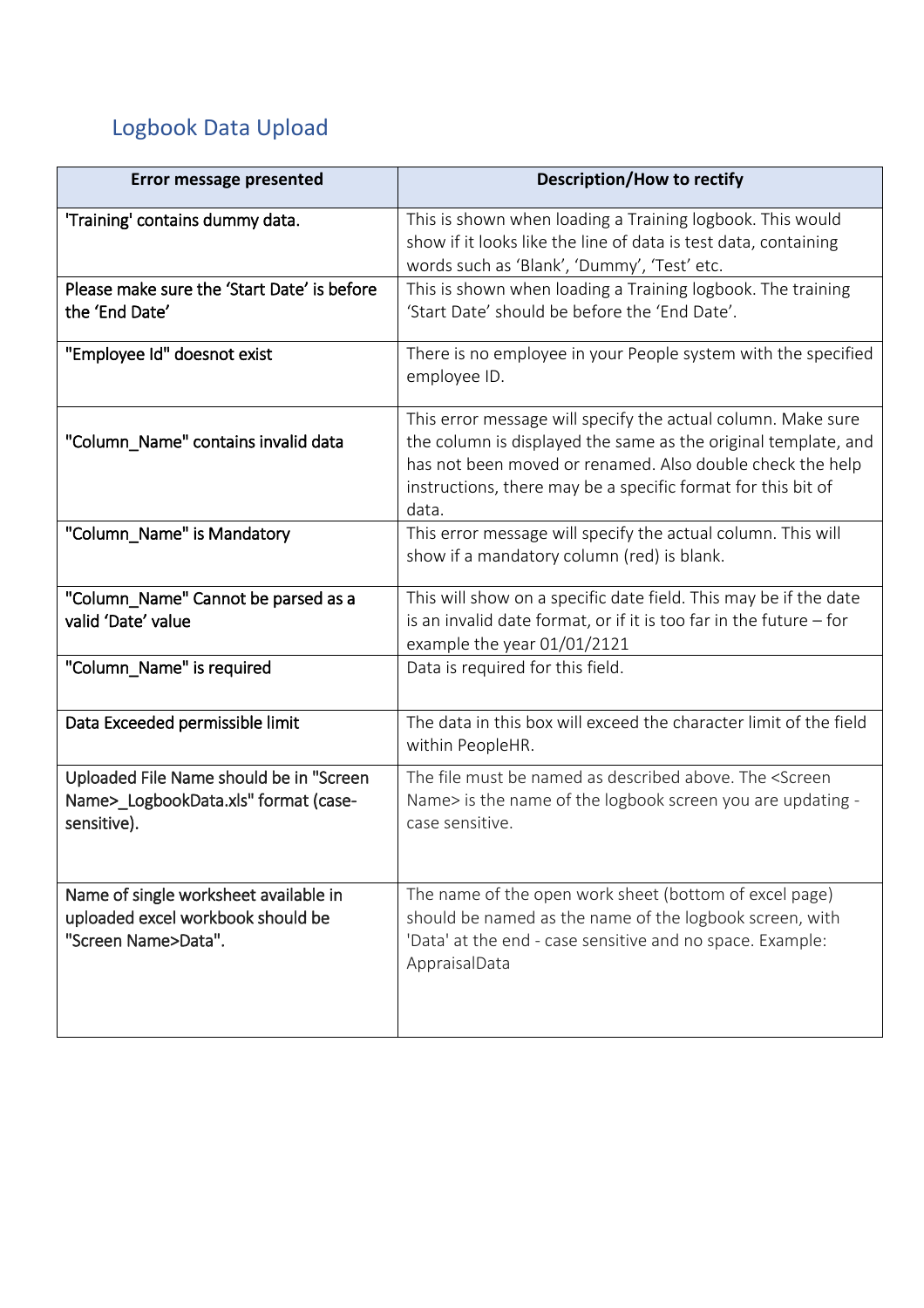# <span id="page-5-0"></span>Holiday Data Upload

| <b>Error message presented</b>                                                                                                                | Description/How to rectify                                                                                                                                                                                                                                        |
|-----------------------------------------------------------------------------------------------------------------------------------------------|-------------------------------------------------------------------------------------------------------------------------------------------------------------------------------------------------------------------------------------------------------------------|
| Please check your dates include<br>working days                                                                                               | Based on the employee's working pattern, this will show if the<br>holiday does not land on a working day for that employee.                                                                                                                                       |
| 'First Name' & 'Last Name' are not<br>correct for given EmployeeId                                                                            | The employee's name who you have entered in the First name and<br>Last name column does not have this Employee ID. You can find<br>the employee's ID within their 'Personal' tab.                                                                                 |
| Employee(s) with 'Employee Id' does<br>not exist in system                                                                                    | There is no employee in your People system with the specified<br>employee ID.                                                                                                                                                                                     |
| Overlapped holiday entries exists in<br>excel file                                                                                            | In the spreadsheet, there is one or more holiday record for that<br>employee that fall on the same date or overlap.                                                                                                                                               |
| Holiday 'start date' must be after<br>employee 'start date'                                                                                   | The holiday record for this employee is before their start date. You<br>can find the employee's start date within their 'Personal' tab.                                                                                                                           |
| Holiday too far into future                                                                                                                   | You can only load holiday records in the past and up to one<br>holiday year in future                                                                                                                                                                             |
| There is already an existing absence<br>entry during the period requested.<br>Please edit or split the entry so the<br>dates do not coincide. | This means there is something else logged on this day for that<br>employee – such as a Holiday or an Other Event. You will find this<br>in the employee's planner.                                                                                                |
| Invalid duration                                                                                                                              | Holiday durations can only be logged as a whole number, .25 or<br>0.5                                                                                                                                                                                             |
| "Column_Name" contains invalid data                                                                                                           | This error message will specify the actual column. Make sure the<br>column is displayed the same as the original template, and has not<br>been moved or renamed. Also double check the help instructions,<br>there may be a specific format for this bit of data. |
| Holiday setting is in Days but Duration<br>is in hours [or vice versa]                                                                        | The employee's holiday settings must be consistent with the<br>duration added in the spreadsheet. You can check how the<br>employee's entitlement is measured in their planner settings.                                                                          |
| End date should not be less than Start<br>Date                                                                                                | Double check the start and end date for the holiday record.                                                                                                                                                                                                       |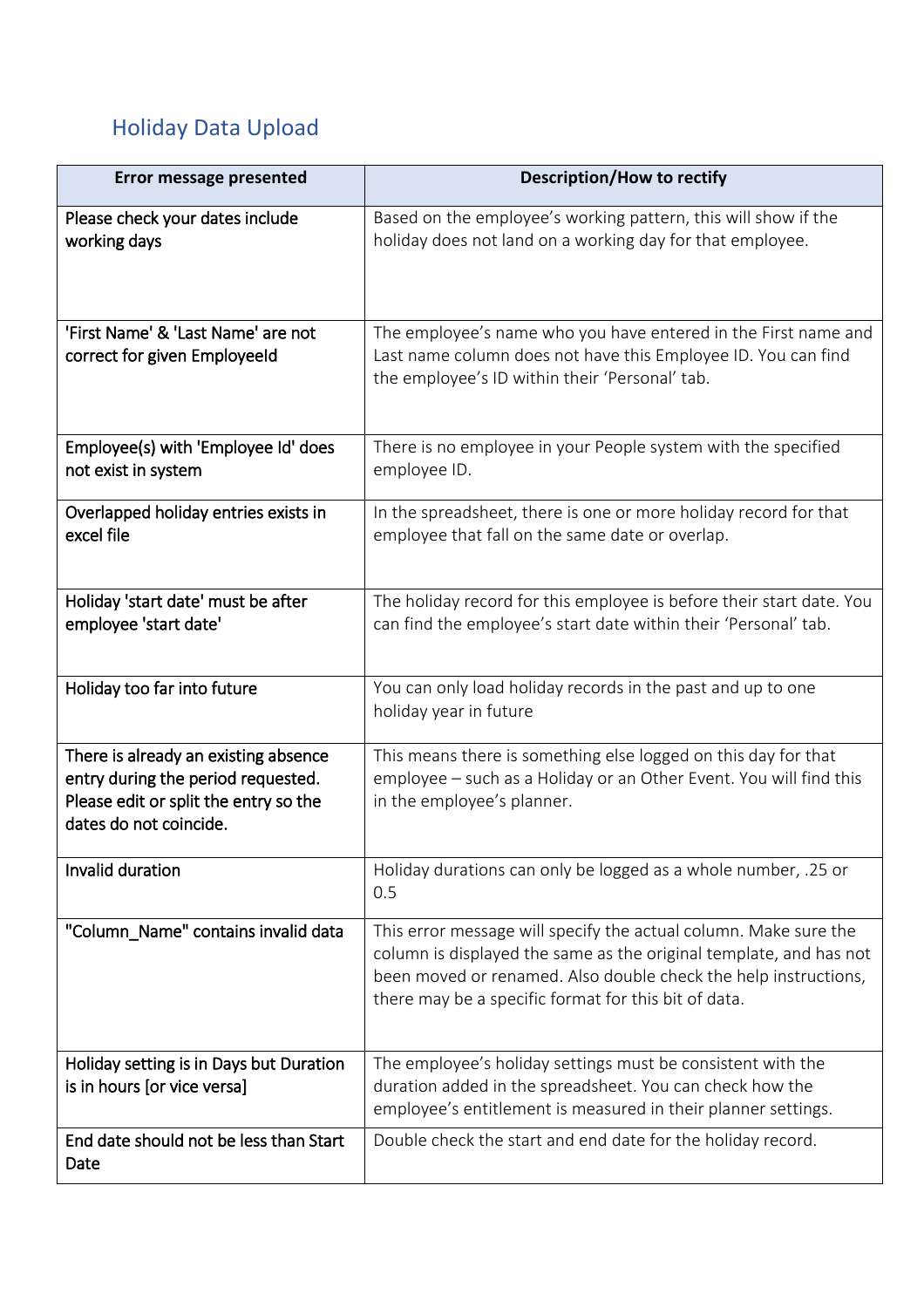| "Column Name" is Mandatory      | This error message will specify the actual column. This will show if<br>a mandatory column (red) is blank. |
|---------------------------------|------------------------------------------------------------------------------------------------------------|
| Data Exceeded permissible limit | The data in this box will exceed the character limit of the field<br>within PeopleHR.                      |

### <span id="page-6-0"></span>Other Event Data Upload

| <b>Error message presented</b>                                                                                                                   | <b>Description/How to rectify</b>                                                                                                                                                                                                                                |
|--------------------------------------------------------------------------------------------------------------------------------------------------|------------------------------------------------------------------------------------------------------------------------------------------------------------------------------------------------------------------------------------------------------------------|
| 'First Name' & 'Last Name' are not correct<br>for given Employeeld                                                                               | The employee's name entered in the First name and Last name<br>column does not have the specified Employee ID. You can find<br>the employee's ID within their 'Personal' tab.                                                                                    |
| Employee(s) with 'Employee Id' does not<br>exist in system                                                                                       | There is no employee in your People system with the specified<br>employee ID.                                                                                                                                                                                    |
| Overlapped other leave entries exists in<br>excel file                                                                                           | In the spreadsheet, there is one or more other event record for<br>that employee that fall on the same date or overlap.                                                                                                                                          |
| Other Leave 'start date' must be after<br>employee 'start date'                                                                                  | The other event record for this employee is before their start<br>date. You can find the employee's start date within their<br>'Personal' tab.                                                                                                                   |
| Other Leave too far into future                                                                                                                  | You can only load records in the past and up to one holiday<br>year in future                                                                                                                                                                                    |
| There is already has an existing absence<br>entry during the period requested. Please<br>edit or split the entry so the dates do not<br>coincide | This means there is something else logged on this day for that<br>employee - such as a Holiday or sickness. You will find this in<br>the employee's planner.                                                                                                     |
| Invalid duration                                                                                                                                 | Double check the duration for the other event record.                                                                                                                                                                                                            |
| "Column Name" contains invalid data                                                                                                              | his error message will specify the actual column. Make sure the<br>column is displayed the same as the original template, and has<br>not been moved or renamed. Also double check the help<br>instructions, there may be a specific format for this bit of data. |
| Duration exceeds period                                                                                                                          | This would show for example if the period is for on day (start<br>and end date the same), and the duration specified more than<br>a day.                                                                                                                         |
| Make sure the start date is before the end<br>date.                                                                                              | Double check the start and end date of the record.                                                                                                                                                                                                               |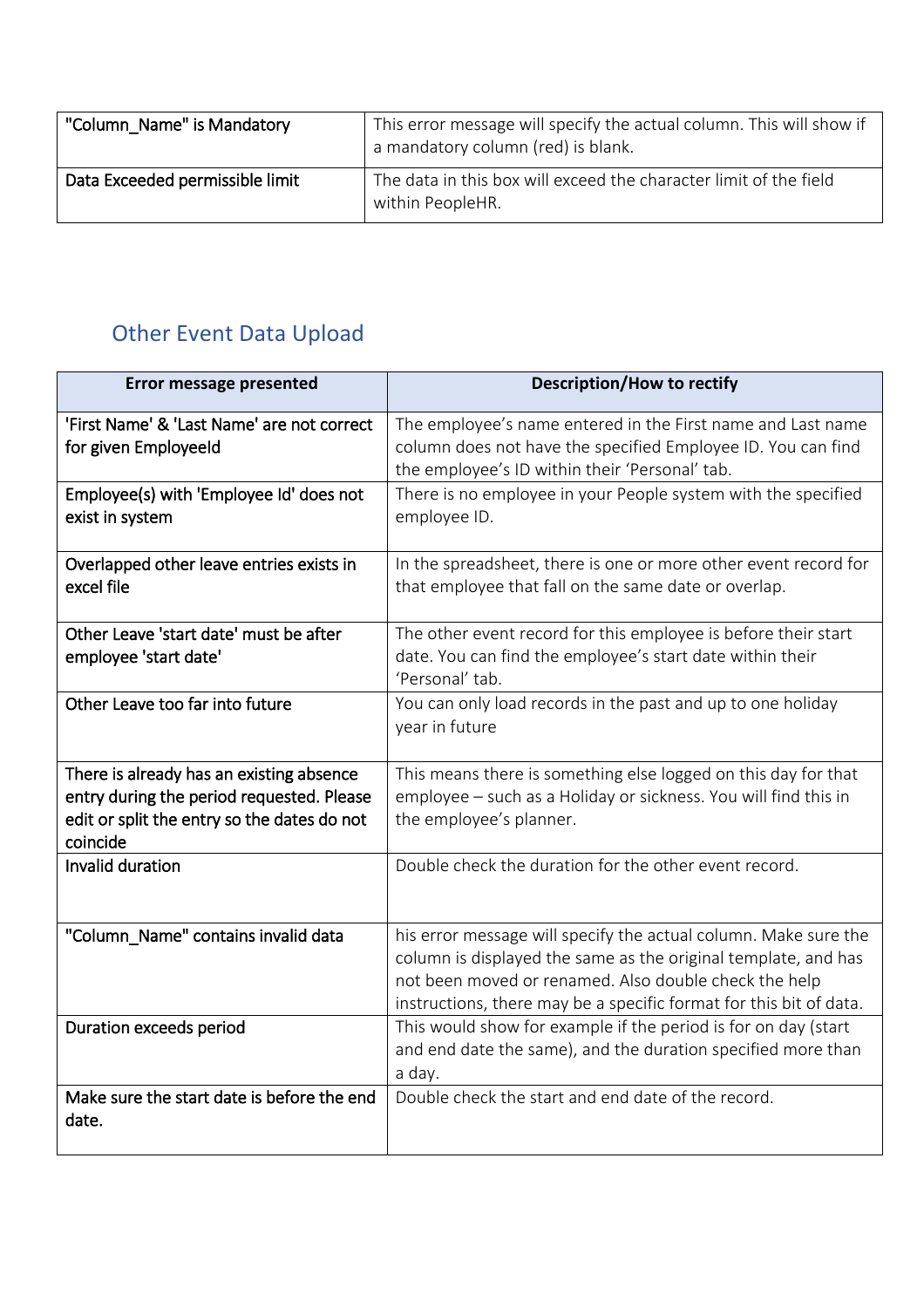| "Column_Name" is Mandatory      | This error message will specify the actual column. This will show<br>if a mandatory column (red) is blank. |
|---------------------------------|------------------------------------------------------------------------------------------------------------|
| Data Exceeded permissible limit | The data in this box will exceed the character limit of the field<br>within PeopleHR.                      |

### <span id="page-7-0"></span>Sickness Data Upload

| <b>Error message presented</b>                                                                                                                   | <b>Description/How to rectify</b>                                                                                                                                             |
|--------------------------------------------------------------------------------------------------------------------------------------------------|-------------------------------------------------------------------------------------------------------------------------------------------------------------------------------|
| Please check your dates include working<br>days                                                                                                  | Based on the employee's working pattern, this will show if the<br>sickness does not land on a working day for that employee.                                                  |
| 'First Name' & 'Last Name' are not correct<br>for given Employeeld                                                                               | The employee's name entered in the First name and Last name<br>column does not have the specified Employee ID. You can find<br>the employee's ID within their 'Personal' tab. |
| Employee(s) with 'Employee Id' does not<br>exist in system                                                                                       | There is no employee in your People system with the specified<br>employee ID.                                                                                                 |
| Overlapped absence entries exists in excel<br>file                                                                                               | In the spreadsheet, there is one or more sickness record for<br>that employee that overlaps that fall on the same date or<br>overlap.                                         |
| Absence 'start date' must be after<br>employee 'start date'                                                                                      | The sickness record for this employee is before their start date.<br>You can find the employee's start date within their 'Personal'<br>tab.                                   |
| Absence too far into future                                                                                                                      | You can only load sickness records in the past and up to one<br>holiday year in future                                                                                        |
| There is already has an existing absence<br>entry during the period requested. Please<br>edit or split the entry so the dates do not<br>coincide | This means there is something else logged on this day for that<br>employee - such as a Holiday or an Other Event. You will find<br>this in the employee's planner.            |
| Invalid duration                                                                                                                                 | Sickness durations can only be logged as a whole number, .25<br>or 0.5                                                                                                        |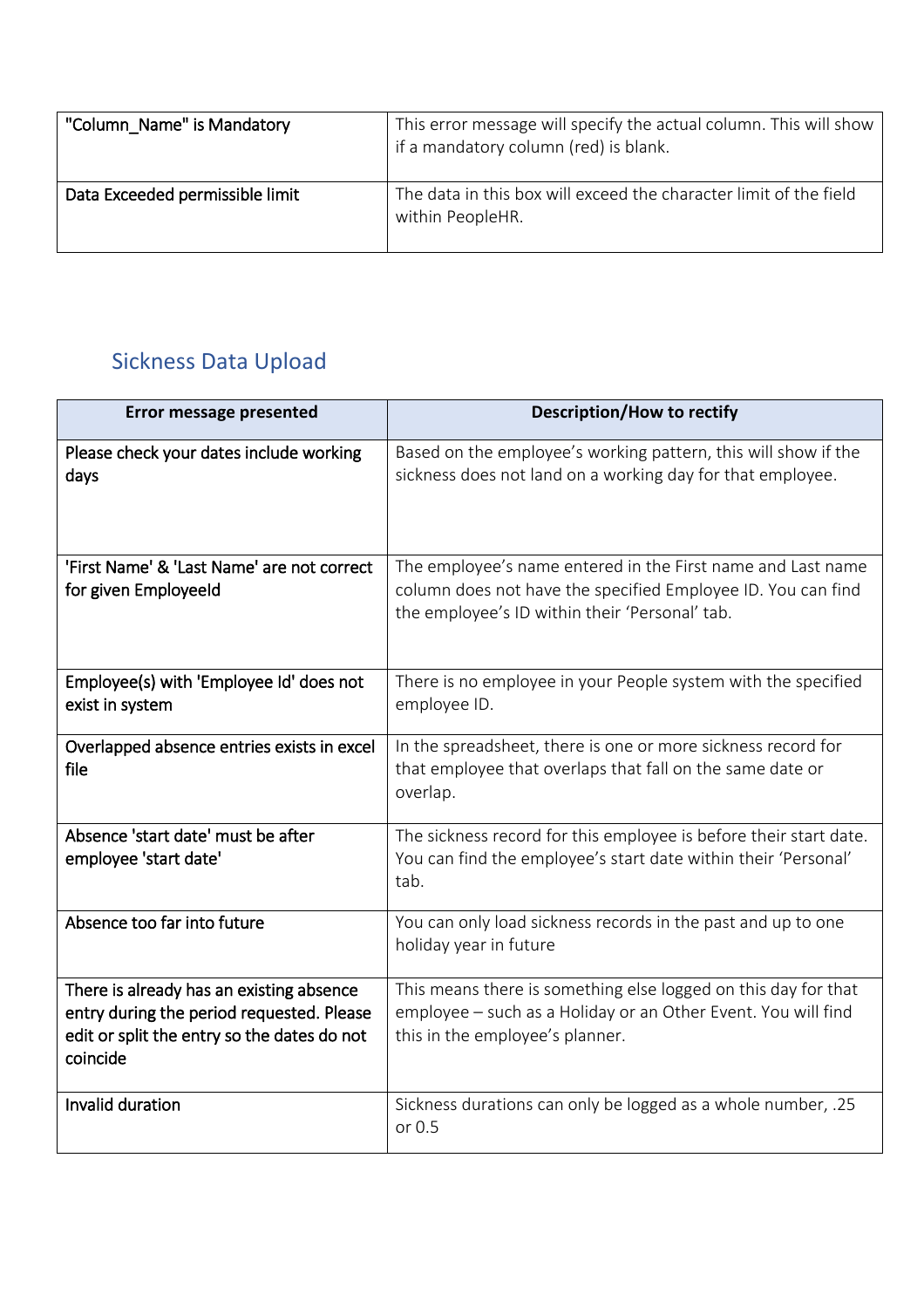| "Column_Name" contains invalid data                | This error message will specify the actual column. Make sure<br>the column is displayed the same as the original template, and<br>has not been moved or renamed. Also double check the help<br>instructions, there may be a specific format for this bit of data. |
|----------------------------------------------------|-------------------------------------------------------------------------------------------------------------------------------------------------------------------------------------------------------------------------------------------------------------------|
| Make sure the start date is before the end<br>date | Double check the start and end date for the sick record.                                                                                                                                                                                                          |
| Data Exceeded permissible limit                    | The data in this box will exceed the character limit of the field<br>within PeopleHR.                                                                                                                                                                             |
| "Column_Name" is Mandatory                         | This error message will specify the actual column. This will show<br>if a mandatory column (red) is blank.                                                                                                                                                        |

# <span id="page-8-0"></span>Emergency Contact Data Upload

| <b>Error message presented</b>                             | <b>Description/How to rectify</b>                                                                                                                                                                                                                                    |
|------------------------------------------------------------|----------------------------------------------------------------------------------------------------------------------------------------------------------------------------------------------------------------------------------------------------------------------|
| Employee(s) with 'Employee Id' does not exist in<br>system | There is no employee in your People system with the<br>specified employee ID.                                                                                                                                                                                        |
| 'Column_Name' is Mandatory                                 | This error message will specify the actual column. This<br>will show if a mandatory column (red) is blank.                                                                                                                                                           |
| Data Exceeded permissible limit                            | The data in this box will exceed the character limit of<br>the field within PeopleHR.                                                                                                                                                                                |
| 'Column Name' contains invalid data                        | This error message will specify the actual column. Make<br>sure the column is displayed the same as the original<br>template, and has not been moved or renamed. Also<br>double check the help instructions, there may be a<br>specific format for this bit of data. |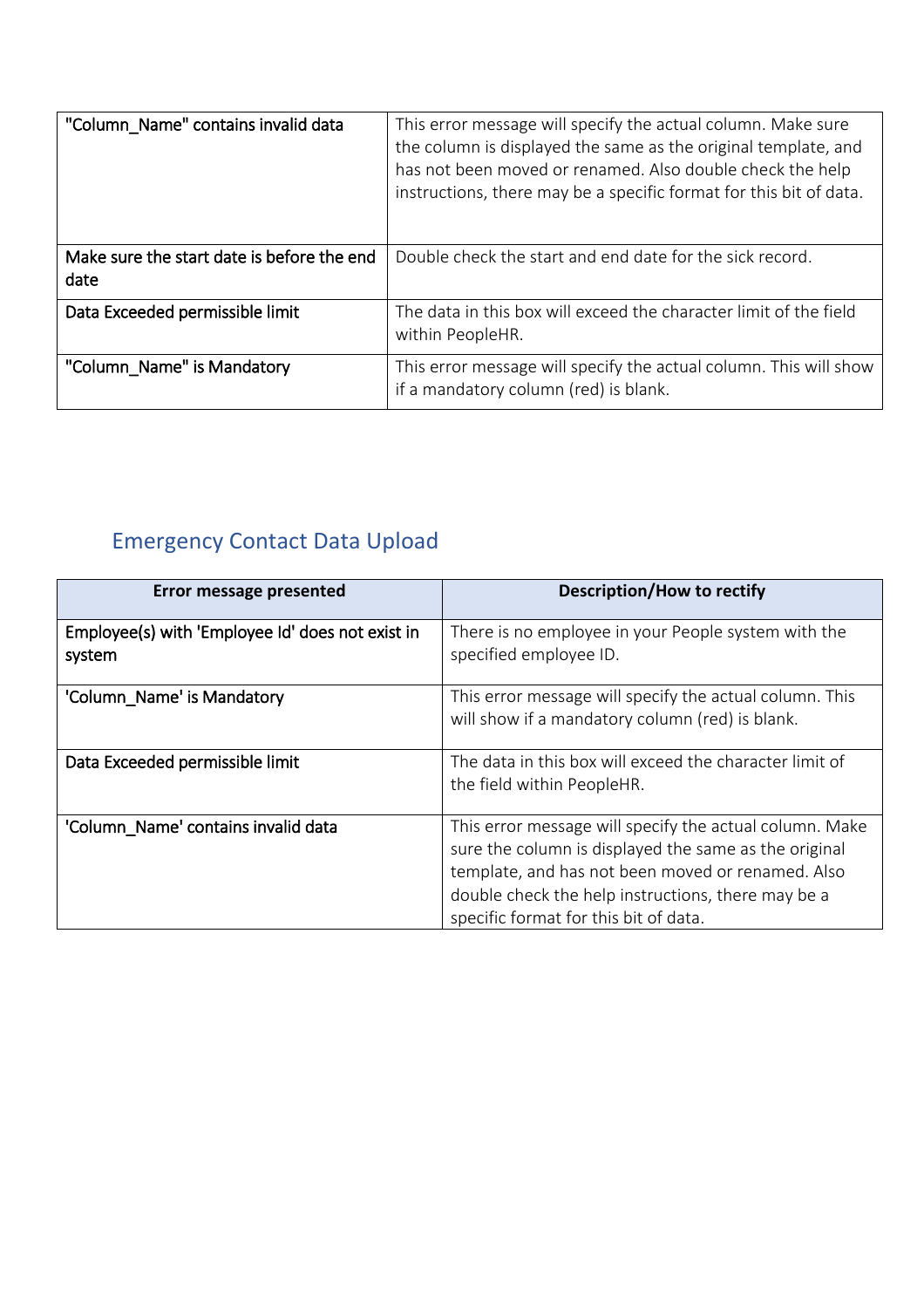### <span id="page-9-0"></span>Bank Detail Data Upload

| Error message presented                                            | <b>Description/How to rectify</b>                                                                                                                                                                                                                                    |
|--------------------------------------------------------------------|----------------------------------------------------------------------------------------------------------------------------------------------------------------------------------------------------------------------------------------------------------------------|
| Employee(s) with 'Employee Id' does not<br>exist in system         | There is no employee in your People system with the specified<br>employee ID.                                                                                                                                                                                        |
| "Column_Name" contains invalid data                                | This error message will specify the actual column. Make sure<br>the column is displayed the same as the original template, and<br>has not been moved or renamed. Also double check the help<br>instructions, there may be a specific format for this bit of<br>data. |
| 'First Name' & 'Last Name' are not correct<br>for given Employeeld | The employee's name entered in the First name and Last<br>name column does not have the specified Employee ID. You<br>can find the employee's ID within their 'Personal' tab.                                                                                        |
| Data Exceeded permissible limit                                    | The data in this box will exceed the character limit of the field<br>within PeopleHR.                                                                                                                                                                                |
| "Column_Name" is Mandatory                                         | This error message will specify the actual column. This will<br>show if a mandatory column (red) is blank.                                                                                                                                                           |

### <span id="page-9-1"></span>Salary Data Upload

| <b>Error message presented</b>                                         | <b>Description/How to rectify</b>                                                                                                                                                                                                                                 |
|------------------------------------------------------------------------|-------------------------------------------------------------------------------------------------------------------------------------------------------------------------------------------------------------------------------------------------------------------|
| Salary for effective date already exists.                              | The employee already has a salary in their record with this<br>effective date. Please check this within their Personal tab.                                                                                                                                       |
| 'First Name' & 'Last Name' are not correct<br>for given Employeeld     | The employee's name entered in the First name and Last name<br>column does not have the specified Employee ID. You can find<br>the employee's ID within their 'Personal' tab.                                                                                     |
| Employee(s) with 'Employee Id' does not<br>exist in system             | There is no employee in your People system with the specified<br>employee ID.                                                                                                                                                                                     |
| Salary 'effective date' must be after<br>employee 'start date'         | The salary record for this employee is before their start date.<br>You can find the employee's start date within their 'Personal'<br>tab.                                                                                                                         |
| More than one salary record exists for<br>effective date in excel file | In the spreadsheet, you have already included a salary with this<br>effective date for this employee – possible duplicate.                                                                                                                                        |
| Column_Name" contains invalid data                                     | This error message will specify the actual column. Make sure<br>the column is displayed the same as the original template, and<br>has not been moved or renamed. Also double check the help<br>instructions, there may be a specific format for this bit of data. |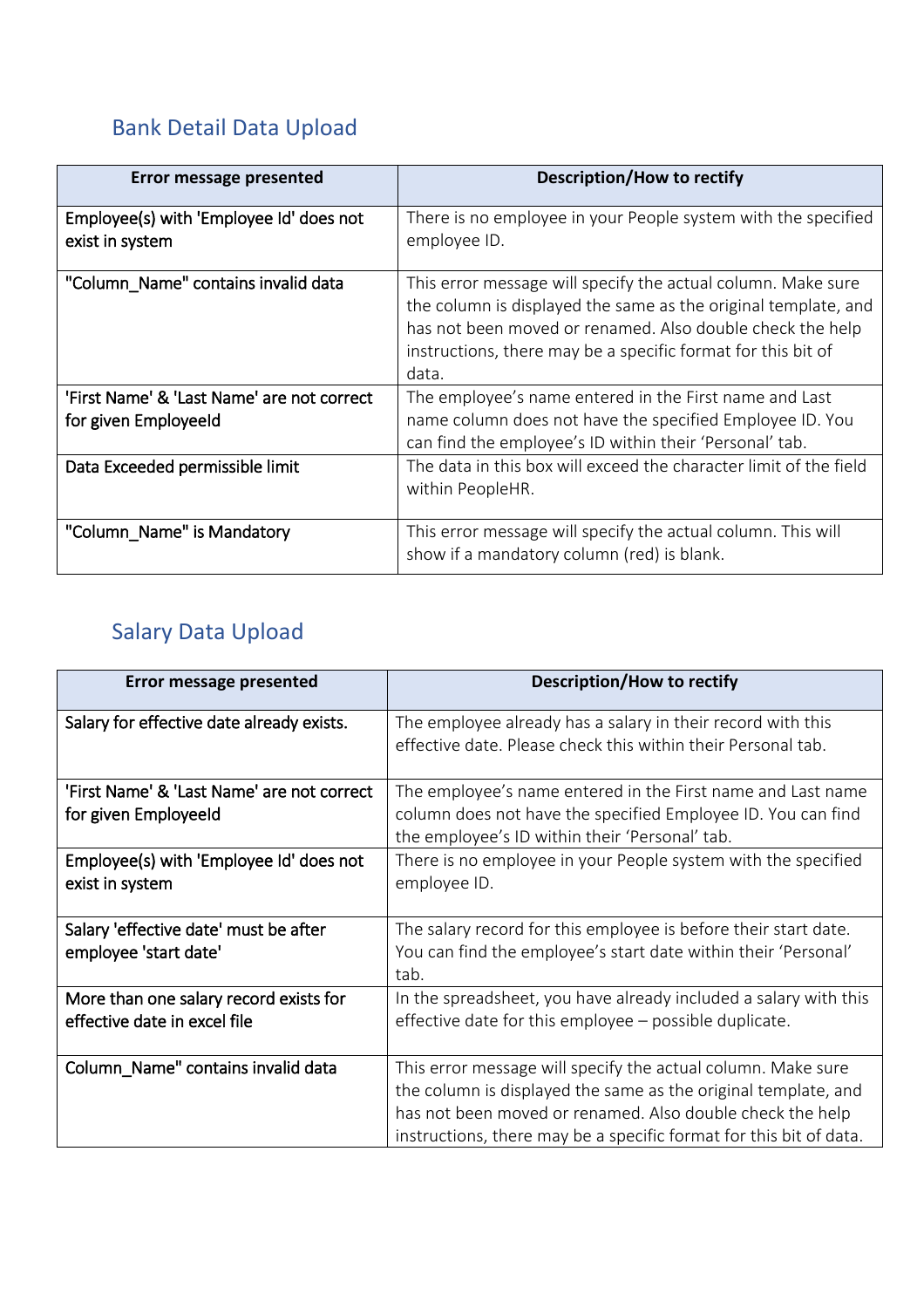| Column Name" is Mandatory                                          | This error message will specify the actual column. This will show<br>if a mandatory column (red) is blank. |
|--------------------------------------------------------------------|------------------------------------------------------------------------------------------------------------|
| Data Exceeded permissible limit                                    | The data in this box will exceed the character limit of the field<br>within PeopleHR.                      |
| Calculated Salary should be less than the<br>"Total Annual Salary" | Double check these figures as per error message.                                                           |

### <span id="page-10-0"></span>Job Role History Data Upload

| Error message presented                                      | <b>Description/How to rectify</b>                                                                                                                                                                                                                                 |
|--------------------------------------------------------------|-------------------------------------------------------------------------------------------------------------------------------------------------------------------------------------------------------------------------------------------------------------------|
| Record already exists for given 'Effective<br>date' in excel | Employee already has a job role with this effective date.                                                                                                                                                                                                         |
| Employee(s) with 'Employee Id' does not<br>exist in system   | There is no employee in your People system with the specified<br>employee ID.                                                                                                                                                                                     |
| "Column_Name" is Mandatory                                   | This error message will specify the actual column. This will show<br>if a mandatory column (red) is blank.                                                                                                                                                        |
| Data Exceeded permissible limit                              | The data in this box will exceed the character limit of the field<br>within PeopleHR.                                                                                                                                                                             |
| "Column_Name" contains invalid data                          | This error message will specify the actual column. Make sure<br>the column is displayed the same as the original template, and<br>has not been moved or renamed. Also double check the help<br>instructions, there may be a specific format for this bit of data. |

# <span id="page-10-1"></span>Background Checks Data Upload

| <b>Error message presented</b>                                     | <b>Description/How to rectify</b>                                                                                                                                                                                                                                 |
|--------------------------------------------------------------------|-------------------------------------------------------------------------------------------------------------------------------------------------------------------------------------------------------------------------------------------------------------------|
| Employee(s) with 'Employee Id' does not<br>exist in system         | There is no employee in your People system with the specified<br>employee ID.                                                                                                                                                                                     |
| "Column_Name" contains invalid data                                | This error message will specify the actual column. Make sure<br>the column is displayed the same as the original template, and<br>has not been moved or renamed. Also double check the help<br>instructions, there may be a specific format for this bit of data. |
| 'First Name' & 'Last Name' are not correct<br>for given Employeeld | The employee's name entered in the First name and Last name<br>column does not have the specified Employee ID. You can find<br>the employee's ID within their 'Personal' tab.                                                                                     |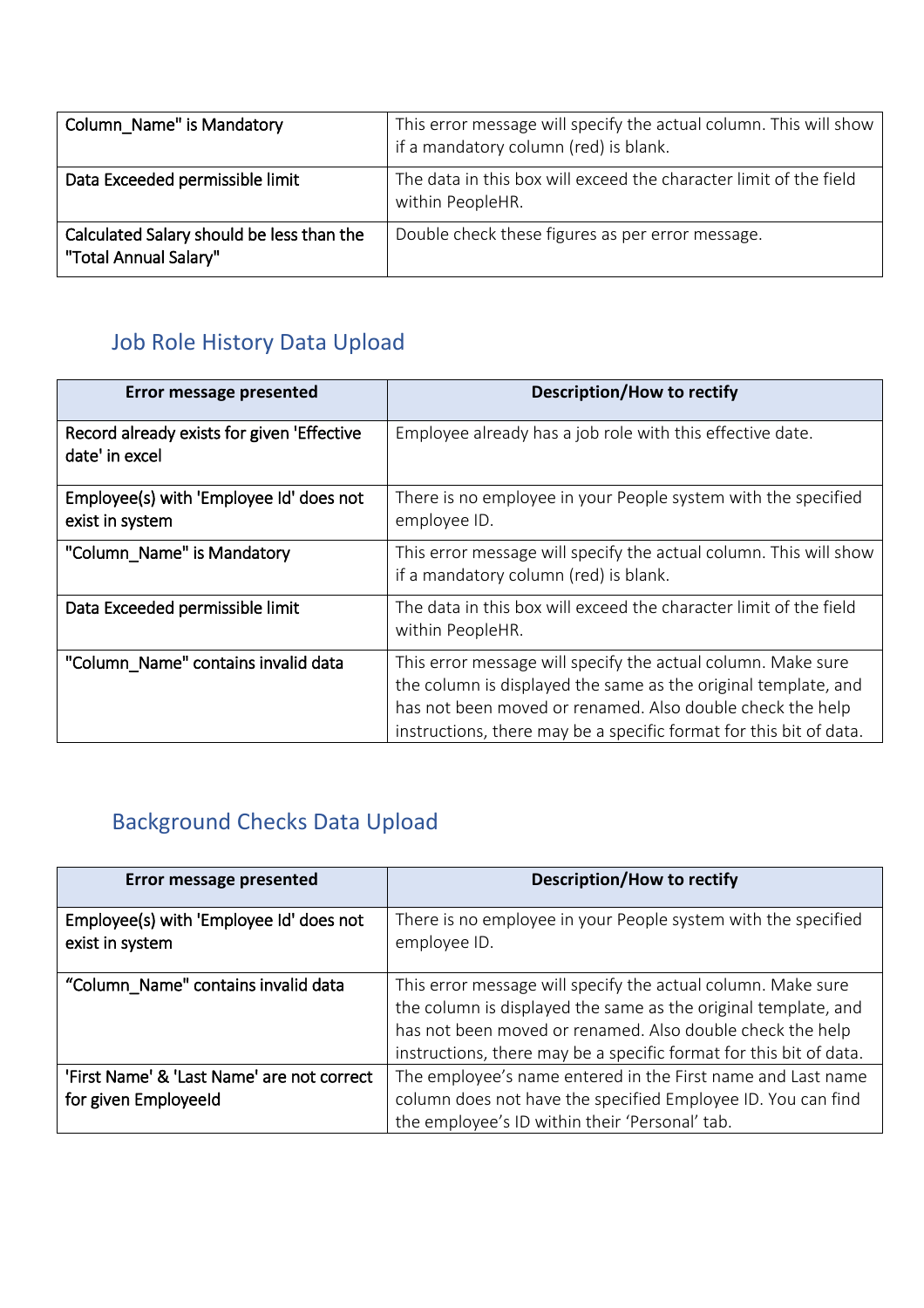| Data Exceeded permissible limit | The data in this box will exceed the character limit of the field<br>within PeopleHR.                      |
|---------------------------------|------------------------------------------------------------------------------------------------------------|
| "Column Name" is Mandatory      | This error message will specify the actual column. This will show<br>if a mandatory column (red) is blank. |

# <span id="page-11-0"></span>Right To Work Data Upload

| <b>Error message presented</b>                                          | <b>Description/How to rectify</b>                                                                                                                                                                                                                                    |
|-------------------------------------------------------------------------|----------------------------------------------------------------------------------------------------------------------------------------------------------------------------------------------------------------------------------------------------------------------|
| Record already exists in excel                                          | This line of data has been added twice in the spreadsheet,<br>double check.                                                                                                                                                                                          |
| Right To Work record already exists in<br>database.                     | This Right To Work document has already been added to the<br>employee record.                                                                                                                                                                                        |
| 'First Name' & 'Last Name' are not correct for<br>given Employeeld      | The employee's name entered in the First name and Last<br>name column does not have the specified Employee ID. You<br>can find the employee's ID within their 'Personal' tab.                                                                                        |
| Employee(s) with 'Employee Id' does not<br>exist in system              | There is no employee in your People system with the<br>specified employee ID.                                                                                                                                                                                        |
| Right to work 'valid from date' must be<br>before 'Employee start date' | You can double check the employee's Start Date within their<br>Personal tab.                                                                                                                                                                                         |
| Valid from date is after Valid to date in excel<br>file                 | Please correct valid from and to dates based on this error.                                                                                                                                                                                                          |
| DocumentId already exists in Excel                                      | The specified document ID has been added twice in the<br>spreadsheet, double check.                                                                                                                                                                                  |
| "Column_Name" contains invalid data                                     | This error message will specify the actual column. Make sure<br>the column is displayed the same as the original template,<br>and has not been moved or renamed. Also double check the<br>help instructions, there may be a specific format for this bit<br>of data. |
| DocumentId already exists in Database                                   | It's possible the specified document ID has been added twice<br>in the spreadsheet, double check.                                                                                                                                                                    |
| "Column_Name" is Mandatory                                              | This error message will specify the actual column. This will<br>show if a mandatory column (red) is blank.                                                                                                                                                           |
| Data Exceeded permissible limit                                         | The data in this box will exceed the character limit of the<br>field within PeopleHR.                                                                                                                                                                                |